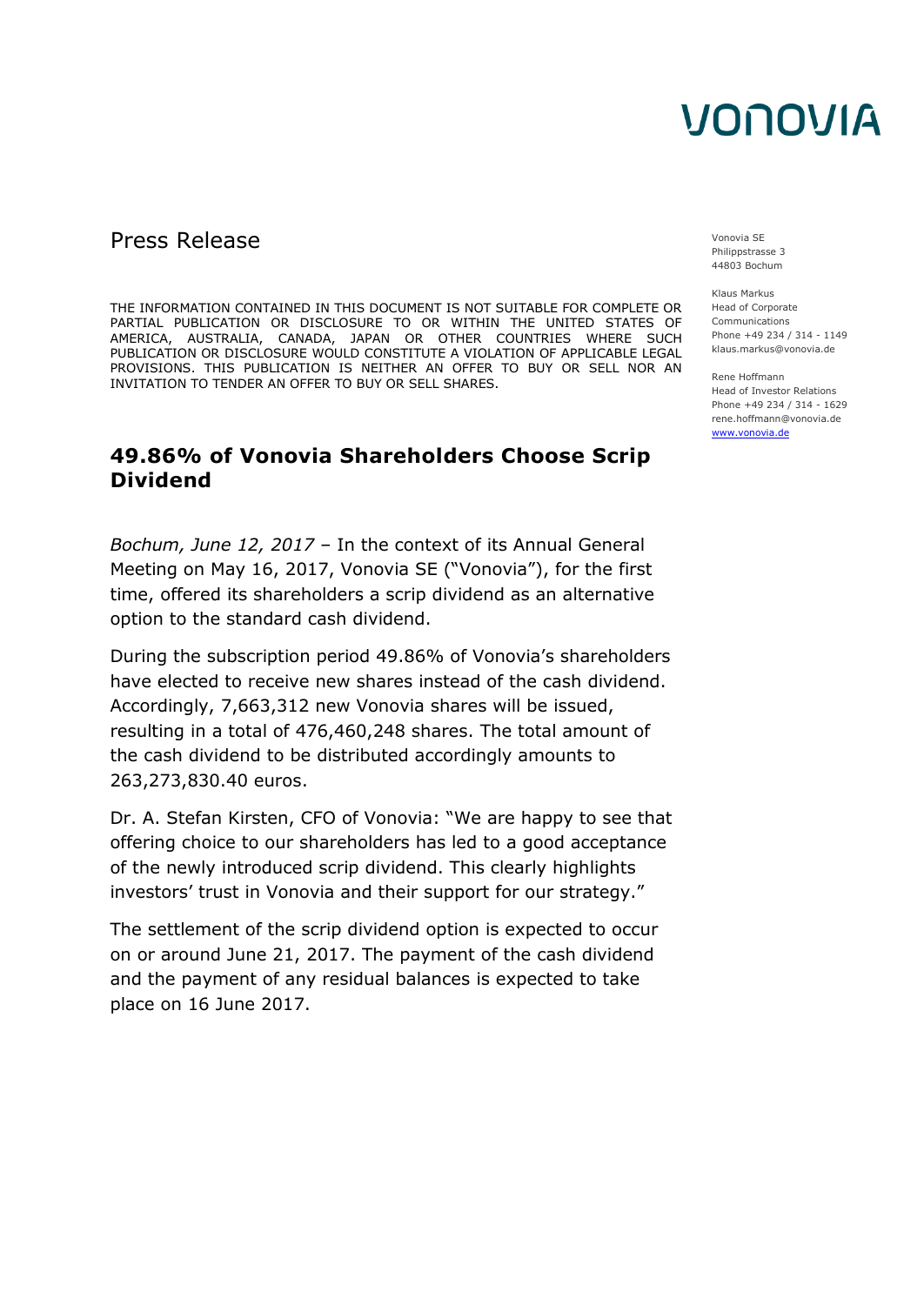## VONOVIA

Page 2 / 3 Vonovia SE

#### **About Vonovia**

Vonovia SE is Germany's leading nationwide residential real estate company. Vonovia currently owns around 355,000 residential units in all of Germany's attractive cities and regions. Its portfolio is worth approximately € 29.6 billion. As a modern service company, Vonovia focuses on customer orientation and tenant satisfaction. Offering tenants affordable, attractive and livable homes is a prerequisite for the company's successful development. Accordingly, Vonovia makes long-term investments in the maintenance, modernization and senior-friendly conversion of its properties. The company will also be creating more and more new apartments by realizing infill developments and adding to existing buildings.

The company, which is based in Bochum, has been listed on the stock exchange since 2013 and on the DAX 30 since September 2015. Vonovia SE is also listed on the international indices STOXX Europe 600, MSCI Germany, MSCI Germany, GPR 250 and EPRA/NAREIT Europe. Vonovia has a workforce of approximately 8,100 employees.

#### **Additional Information:**

Approval: Regulated Market/Prime Standard, Frankfurt Stock Exchange ISIN: DE000A1ML7J1 WKN: A1ML7J Common code: 094567408 Registered headquarters of Vonovia SE: Düsseldorf, Germany; Düsseldorf Local Court, HRB 68115 Business address of Vonovia SE: Philippstrasse 3, 44803 Bochum, Germany

Any securities discussed have not been and will not be registered under the U.S. Securities Act of 1933, as amended, or with any securities regulators of any state or any other jurisdiction in the United States of America, Australia, Canada or Japan. Accordingly, unless an exemption under relevant securities laws is applicable, any such securities may not be offered, sold, exercised, transferred, delivered or distributed, directly or indirectly, within or into the United States, Australia, Canada or Japan if to do so would constitute a violation of the relevant laws of, or require registration of such securities in, the relevant jurisdiction. There will be no public offering of securities in the United States, Australia, Canada or Japan or in any jurisdiction in which such offers or sales are unlawful.

This press release has been issued by Vonovia SE and/or its subsidiaries solely for information purposes. This press release may contain statements, assumptions, opinions and predictions about the anticipated future development of Vonovia ("forward-looking statements") that reproduce various assumptions regarding, e.g., results derived from Vonovia's current business or from publicly available sources that have not been subject to an independent audit or indepth evaluation by Vonovia and that may turn out to be incorrect at a later stage. All forwardlooking statements express current expectations based on the current business plan and various other assumptions and therefore come with risks and uncertainties that are not insignificant. All forward-looking statements should not therefore be taken as a guarantee for future performance or results and, furthermore, do not necessarily constitute exact indicators that the forecast results will be achieved. All forward-looking statements relate solely to the day on which this press release was issued to its recipients. It is the responsibility of the recipients of this press release to conduct a more detailed analysis of the validity of forward-looking statements and the underlying assumptions. Vonovia accepts no responsibility for any direct or indirect damages or losses or subsequent damages or losses, as well as penalties that the recipients may incur by using the press release, its contents and, in particular, all forward-looking statements or in any other way, as far as this is legally permissible. Vonovia does not provide any guarantees or assurances (either explicitly or implicitly) in respect of the information contained in this press

Philippstrasse 3 44803 Bochum

Klaus Markus Head of Corporate Communications Phone +49 234 / 314 - 1149 klaus.markus@vonovia.de

Rene Hoffmann Head of Investor Relations Phone +49 234 / 314 - 1629 rene.hoffmann@vonovia.de [www.vonovia.de](http://www.vonovia.de/)